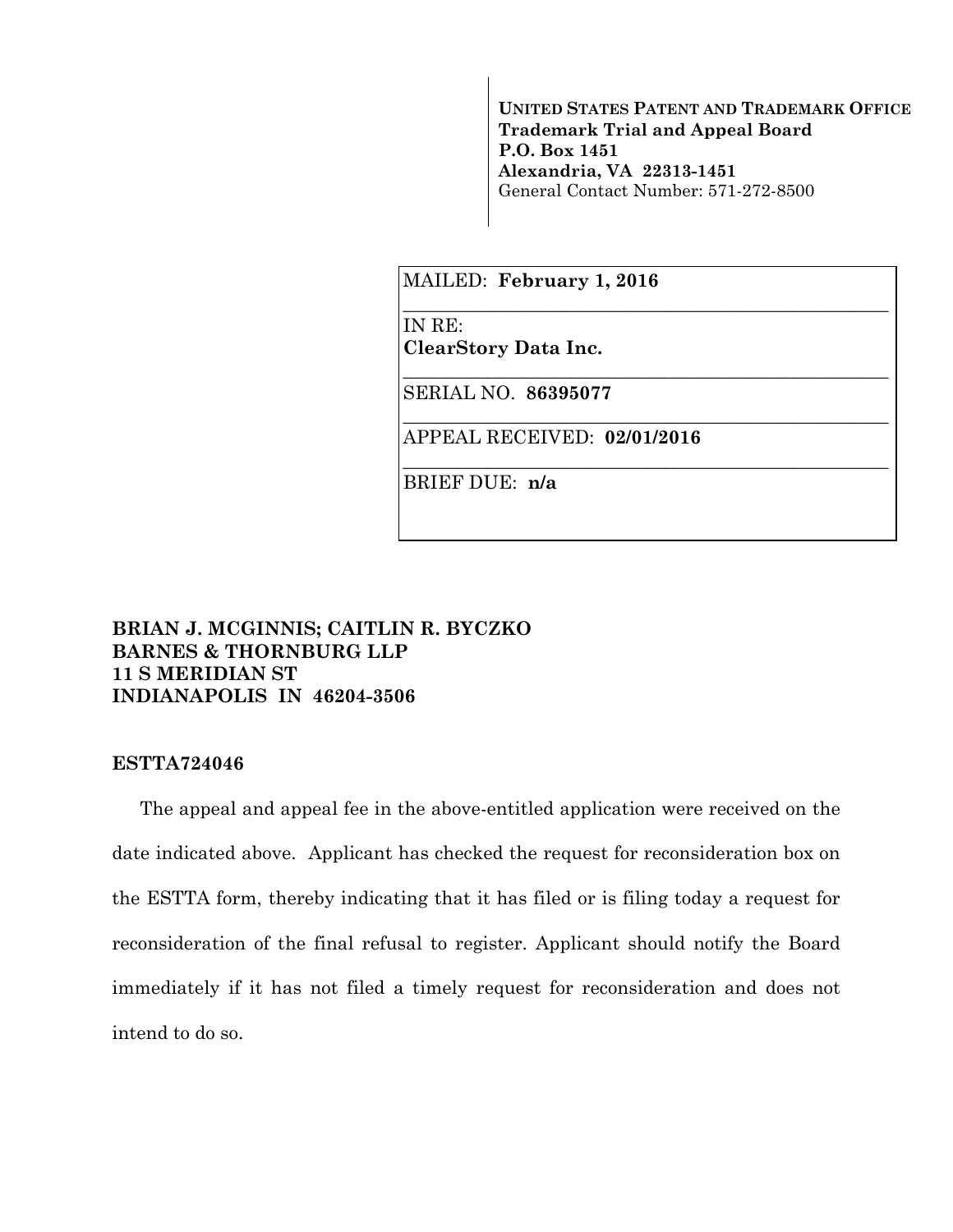A request for reconsideration, which may or may not include an amendment, must be filed with the Trademark Examining Operation, and may be filed via TEAS, using the Response to Office Action form.1

In view of the filing of the request for reconsideration/amendment, the appeal is hereby instituted, but action on the appeal is suspended and the application is remanded to the examining attorney to consider the request for reconsideration/amendment.

If registrability is found on the basis of the request for reconsideration/amendment, the appeal will be moot. In the event the refusal of registration is maintained, and assuming that the request for reconsideration/amendment does not raise a new issue, the application will be returned to the Board, proceedings in the appeal will be resumed, and applicant will be allowed time in which to file an appeal brief. If the request for reconsideration/amendment raises a new issue, the examining attorney may not issue a final refusal until the applicant has been given an opportunity to respond. Upon issuance of a final refusal, proceedings in the appeal will be resumed, and applicant will be allowed time in which to file an appeal brief. An Amendment to Allege Use will be treated in the same manner as any amendment; if registrability is found on the basis of the AAU, the appeal will be moot; if the AAU raises a new issue, the examining attorney may not make a refusal final until applicant has been given an opportunity to respond.

 $^{\rm 1}$  (To maintain their status, TEAS Plus applicants must use TEAS for filing a request for reconsideration.)